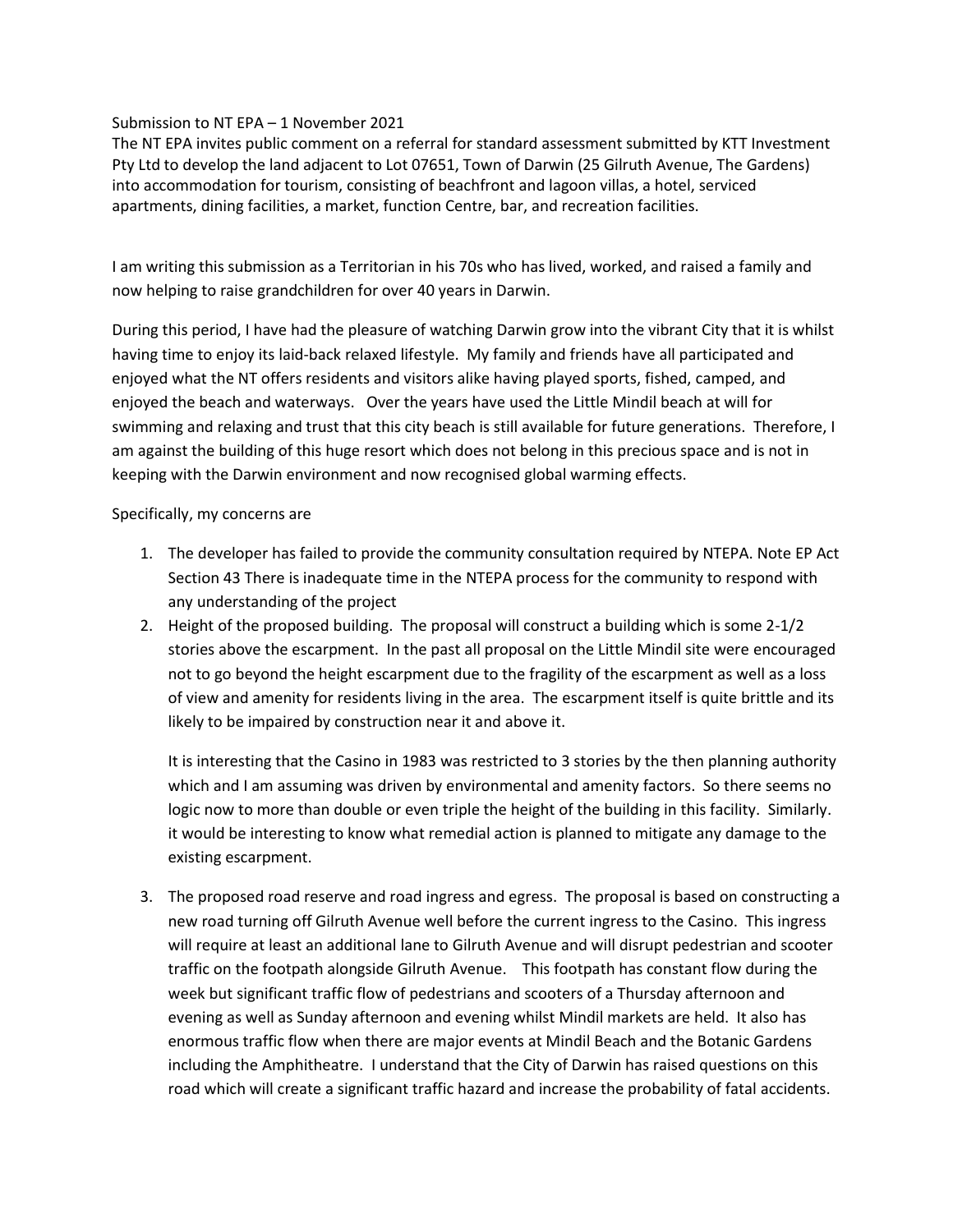Finally, 10 years ago it was determined that such a road was not possible by both the Casino and Darwin City Council.

- 4. The existing creek. You will be aware that the existing creek is tidal and flows under the road into the Golf Course and is a popular fishing area for locals and indigenous people. The proposal appears to significantly alter the structure of the creek and it appears that it will flow through culverts in the future. Given the nature of our high tides, surges and cyclones, the proposal fails to address the impact that it will make on the creek. I accept that I am no expert but the paucity of information in the proposal certainly does not allay my fears.
- 5. Noise Level. The proposal suggests that any noise emanating from the development will be absorbed by remediation processes and will have only low impact on surrounding amenities and residences. Again, the information is not adequate and there is no discussion on noise level emanating from functions or normal operations which will not cease each day until 3 am. I have experienced the noise levels from the Casino for the past 27 years and I would suggest that noise level emanating from this development will be at least twice as high as that of the Casino due to the size of the development and the proximity to nearby residences. Noise levels emanating from people staying at the resort or living in the apartments have not been discussed.
- 6. Asbestos. The proposal basically ignores the issue of asbestos which is certainly throughout the Little Mindil beach and the creek. The development will certainly disturb the land and waterway, and this must have an asbestos impact. I refer to the small playground at the old hospital site and the amount of asbestos as well as the cost of handling the asbestos. Both were enormous but I would have thought pale into insignificance compared to Little Mindil proposal. This must be addressed
- 7. Archaeological Study. I am attaching a recent archaeological study which I am sure that the NT EPA are aware of. This study demonstrates that there is a lot of cultural significance on this area and none of this has been considered by the developer. I believe it is essential that the developer is required to respond to the study and outline what remedial work will be undertaken to address the issues raised by the study.
- 8. Recently the NTG promoted a 'Ribbons of Green' policy for Darwin whereby the Mindil Beach foreshore was to be linked by a walkway from Cullen Bay to the Museum. This walkway is presently used people each day with a considerable number during market days and major events. This access will be gone forever, placing more strain on other beach access including Gilruth Avenue. Little Mindil beach is constantly used by walkers, joggers, exercise groups, anglers and market and concert goers.
- 9. There was a covenant in place over the open space which was removed last year with no notification or consultation to the community. The extinguishment was made by a public servant without any external consultation which I understand the covenant required
- 10. The development seeks reduced setbacks at the escarpment and Gilruth Avenue and there is no public parking to facilitate the guaranteed public access to the foreshore. There is also inadequate parking for the number of units proposed.